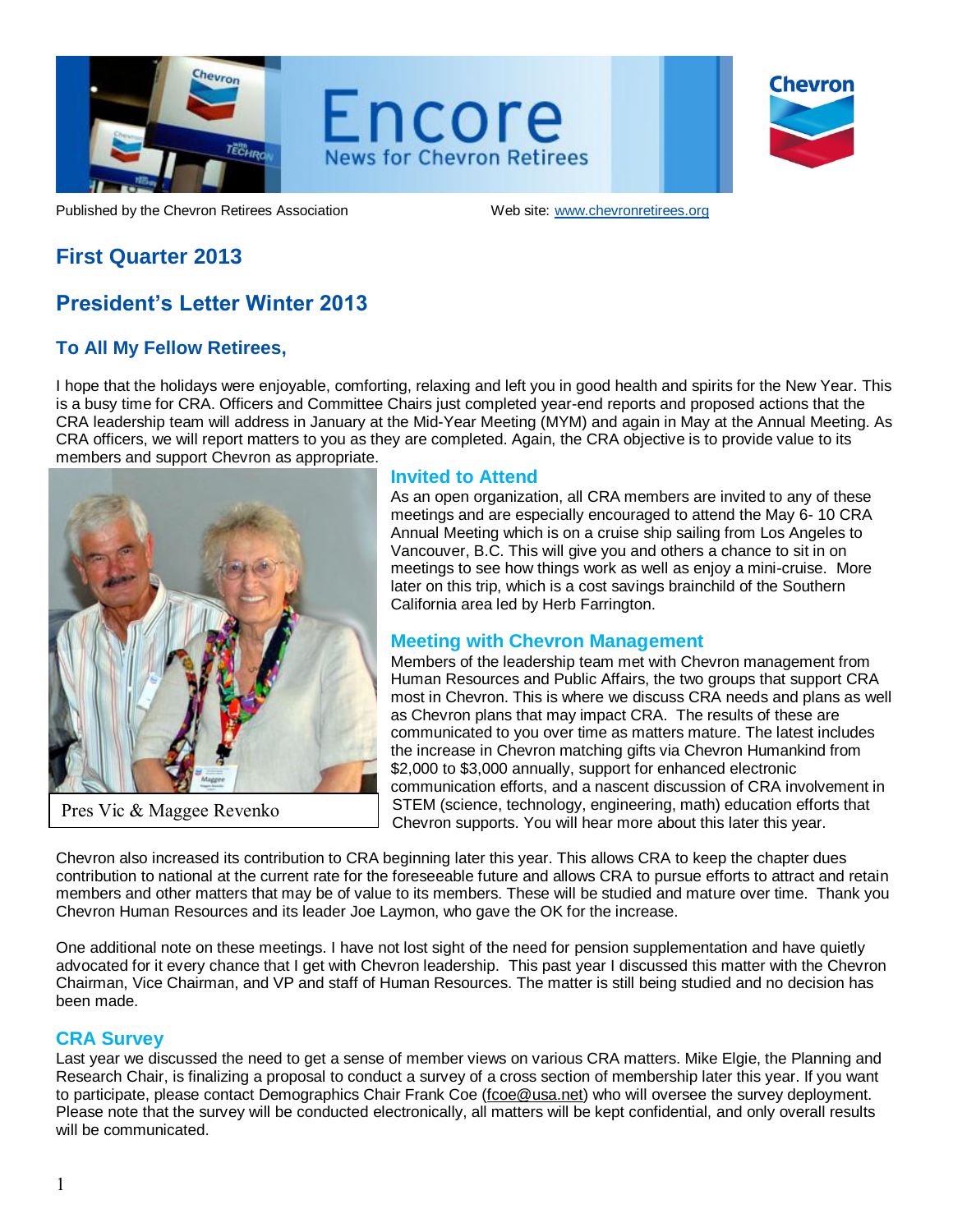Frank Coe and Communications Chair Dennis Dauphin have been working with Chevron to get help with improving and expanding CRA electronic communications. Increasingly the value of CRA membership is communicated electronically either through the web site, by Encore, or by Charles (SANGER) Patterson via email. For example, Vice Chairman George Kirkland will make the Spring Wall Street analysts meeting materials available only through the CRA web site as soon as it's available.

CRA leadership is studying ways to attract and retain membership. The core of CRA is the local Chapter and its members so Chapter members please renew your membership in a timely manner and encourage others to do so. The strength and value of CRA lies with its members and the more that we have the better CRA can serve you. Remember that membership development expenses are reimbursed.

#### **Public Service Awards**

CRA recognizes and rewards outstanding public service. Skip Rhodes, the Public Affairs chair, will separately tell you more about the enhanced awards that Chevron is helping CRA provide. Please start thinking about some deserving candidates since the due date is in mid-March. All Chapters and AVPs are encouraged to send stories to Walt Roessing, ENCORE editor, throughout the year for consideration. This helps showcase public service activities of members and helps with the public service award process. Walt also asks all chapters that have a newsletter to copy or send him issues. This helps in providing ideas for ENCORE material. ENCORE will expand its content this year to provide more matters of interest to members.

#### **Recognition for our Team**

Behind the scenes, providing continued excellent help with benefit matters, is the hardworking, knowledgeable and dedicated Al Horan. CRA wouldn't be what it is without his leadership and service. Thank you, Al.

Since I am thanking people, I have to thank MJ Stone for her diligent service to CRA for many years. In particular, she has been very helpful to me as President making my job more effective. Thank you, Madame Secretary. She also asked me to remind Chapters that are electing new officers, please remind their members to share their time and talents with CRA locally and at the national level. Please complete personal experience (PER) or leadership experience (LER) forms available on the web site. This is how CRA national selects future committee chairs and officers.

Of course, another behind the scenes person is Treasurer Pat Branson. Her diligent work with chapters and national helps keep us solvent. Keep up the good work.

#### **Our 2013 Annual Meeting – A Unique Event**

Regarding the upcoming annual meeting, the following is a detailed description provided by Herb Farrington:

"Next year, the CRA is doing something special, something never offered before – a national event designed for all CRA members. Past Annual Meetings have been for national officers and chapter Presidents to conduct CRA business. The 2013 event will also provide recreational and informational opportunities for "rank and file" CRA members. Social and recreation events will be held both onshore and onboard the cruise ship, Star Princess. Costs for the three-day cruise are quite low, beginning at \$319 per person. The Cruise will leave from Los Angeles and go to Vancouver. Sightseeing options are available both in Southern California and in British Columbia. And, many CRA attendees are planning on taking a cruise to Alaska after arriving in Vancouver.

So far, over 150 CRA members and guests have made reservations for this event – we hope that you can join us. More information about the Cruise is on the CRA website at: [www.chevronretirees.org](http://www.chevronretirees.org/) Please discuss this with your fellow chapter members and you can make this your group's event. Family and friends are also invited to join us."

Best wishes for the New Year,

Vic Revenko

#### **Intermountain AVP Also Active Community Volunteer**

When it comes to volunteerism, there are few individuals who can exceed Kenneth G. Smith, who has succeeded Maree "MJ" Stone as the 2012-13 Intermountain Area Vice President for the Chevron Retirees Association. Prior to that appointment, he excelled during four years as the CRA's Benefits Chair, two years as the Planning & Research Chair and as President of the Texaco Mile-High Chapter in Colorado.

**\_\_\_\_\_\_\_\_\_\_\_\_\_\_\_\_\_\_\_\_\_\_\_\_\_\_\_\_\_\_\_\_\_\_\_\_\_\_\_\_\_\_\_\_\_\_\_\_\_\_\_\_\_\_\_\_\_\_\_\_\_\_\_\_\_\_\_\_\_\_\_\_\_\_\_\_**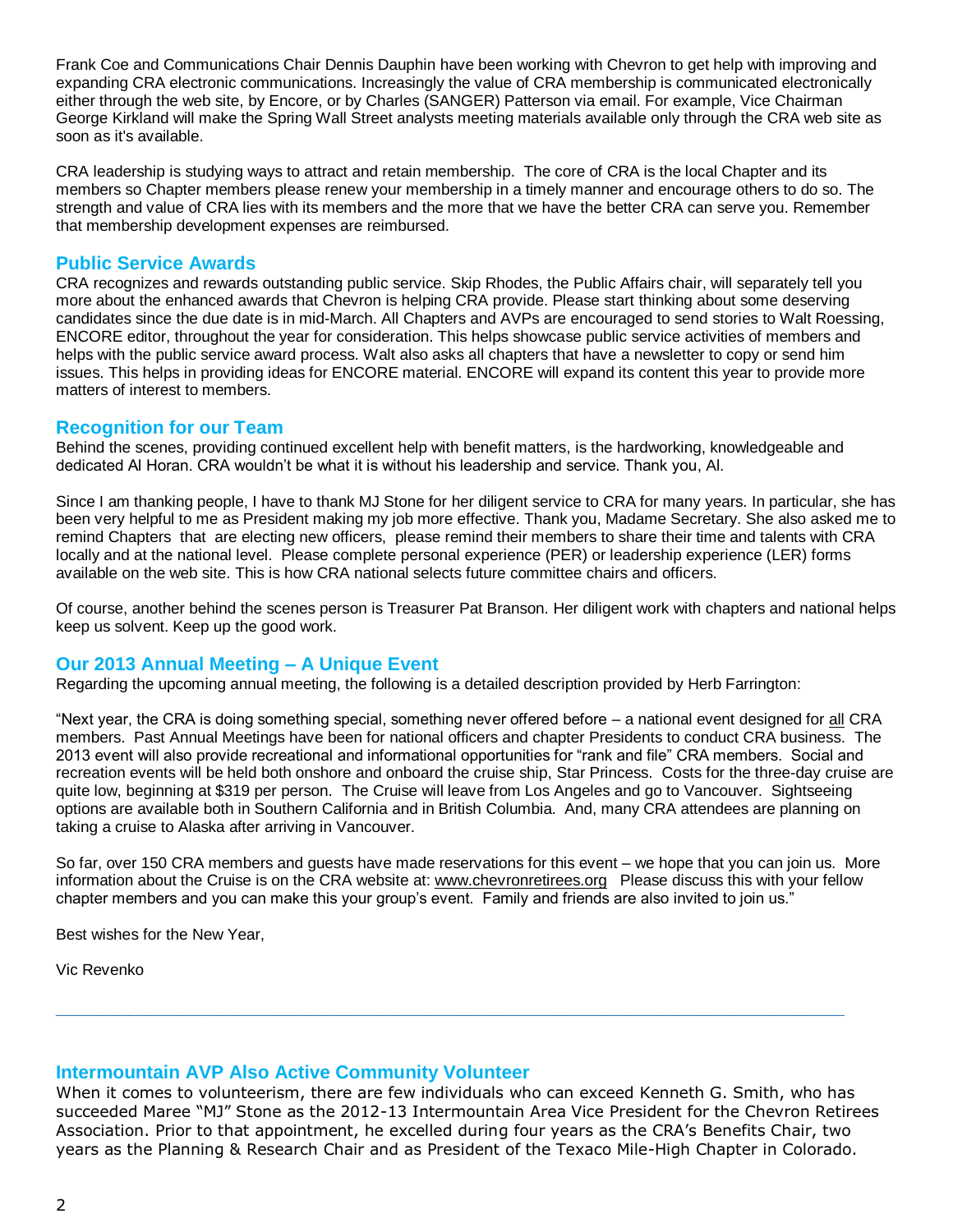Smith says, "My new assignment is quite challenging – and entirely different – because it involves responsibility for 10 chapters that geographically range from the borders of Mexico to Canada. I have been getting important input regarding the Intermountain Area from MJ, which I greatly appreciate."

He does all his work in the study of a house he built in the Denver suburb of Parker, Colo. His office includes a fast, large capacity, dial-up computer, two phone lines, Fax, desk and built-in legal-sized files with drawers devoted exclusively to the CRA. For instance, as Benefits Chair he received phone calls from Europe and e-mails from Australia and South America from retirees who read his column in Encore.

### **How Smith is Helping Others**

Ken is no stranger to helping others such as the Intermountain Chapter Presidents. Also, his impressive not-for-profit volunteerism work also has excelled in the states of Colorado, Louisiana and South Dakota.

A few examples: each year he enjoys giving back to the community through various civic associations – such as United Way campaigns, Junior Achievement programs, Public School Foundations and the United Methodist Church. Recently, he was re-elected to the Metropolitan District Water Board in Denver.

Smith says, "One of my family's favorite activities is participating in mission trips to the Lakota Pine Ridge Indian Reservation in Pine Ridge, South Dakota. This year marked my eleventh straight year of working for and with the native Americans on the 'rez'." Any physical work is not easy for Ken because he has had both knees replaced plus major back surgery.

Now let's go to a review of his corporate career. It began shortly after he finished serving in the U.S. Navy Seabees from 1969- 1971 with deployments to Vietnam and Guam.

#### **Joined Texaco as a Geologist in 1971**



Ken Smith with Delane Noneck Pine Ridge Indian Reservation

Smith joined Texaco as a geologist in its Harvey, La office in 1971. During the next 10 years, he was promoted four times to positions as an assistant or district geologist in Louisiana and Mississippi. Additional senior promotions followed in the Gulf of Mexico, North America/Alaska and Worldwide Frontier Exploration. He retired in Houston in May 1999 as Senior Vice President, Global Business Development, Texaco Global Gas and Power.

By the way, daughter, Tiffany, has followed her father into the petroleum business. She is the Manager, Trading and Lease Acquisition, for Western Refining at its office in Tempe, Arizona.

**\_\_\_\_\_\_\_\_\_\_\_\_\_\_\_\_\_\_\_\_\_\_\_\_\_\_\_\_\_\_\_\_\_\_\_\_\_\_\_\_\_\_\_\_\_\_\_\_\_\_\_\_\_\_\_\_\_\_\_\_\_\_\_\_\_\_\_\_\_\_\_\_\_\_\_\_**

# **CRA Briefs**

# **Pacific Northwest Humankind Volunteers**

Once Raymond Kanarick and his wife, Susan, retired from snowbirding in Tucson, Arizona, they promptly got involved volunteering their time in their hometown of rural Camano Island, which is located about 65 miles from Seattle and is a suburb of Puget Sound, Washington.

Kanarick says, "I have been volunteering for our Camano Island Senior Center Thrift Store for the past year and I also volunteered for the Stanwood Food Bank Thrift Store for a short time. That has enabled both thrift stores to receive Chevron's Humankind Benefit. Chevron's Humankind Program is a wonderful way to encourage volunteering. I would highly recommend this program for any of our retirees who need a hobby and enjoy meeting people."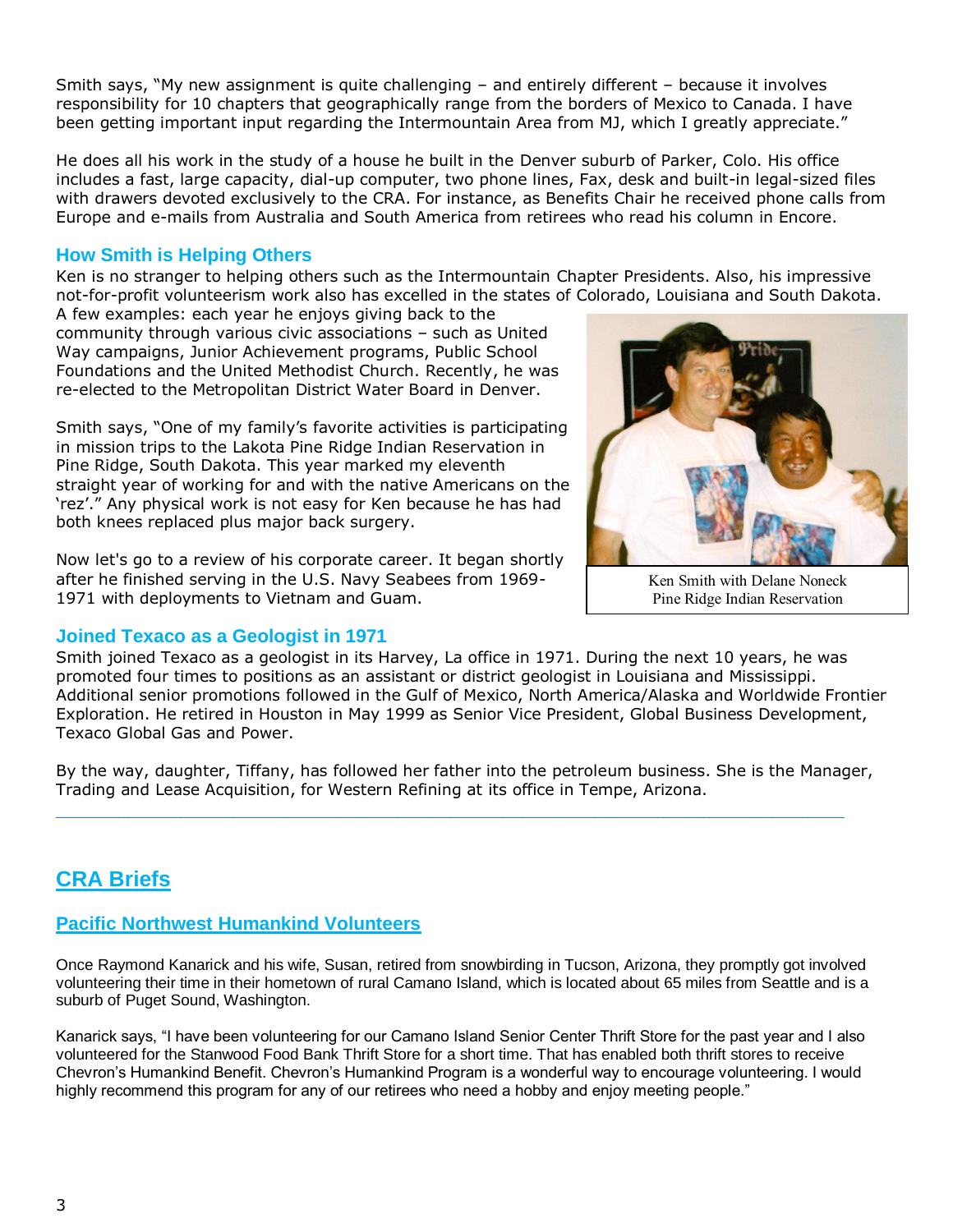

Ray Kanarick, granddaughter Lauren and store manager Jan Clayton

retired in July 1986

### **More Humankind Activity in Oregon**

At the Camano Island store, he is a familiar face in the book aisle on Thursdays where he works to keep a considerable library of donated books organized and helps customers find the book they are looking for. He also checks donated battery operated toys that need new batteries plus other needed chores. He says, "I love visiting with the customers and have come to know many quite well."

His wife, Susan, adds "It gives him a purpose and gets him out with people while I get a chance to bake." She has done some computer work for the Camano Thrift Store and also volunteers at local Senior Centers.

Kanarick worked 38 years for Chevron's Seattle Region, Division and then Office. He began at Chevron U.S.A. (then Standard Oil of California) as an office assistant and later served as the administrative assistant manager of Wholesale and Retail, which included some assignments in Alaska. He

Gary and Teresa Smith are busy, too, in offering their services to both the Chevron Humankind Matching Fund Program

and other meaningful charitable activities in Oregon's Tillamook County, which is a two-hour drive west of Portland. Teresa is president of the Nesko Group Women's Club. Her most recent task was, with the help of the South County Fire Department, coordinating the preparation of Christmas food baskets and clothing for the needy.

"I had had a Dory boat at Pacific City, Oregon, since my early 20s," says Gary. "With the recent sale of my Dory I joined together with Chevron's Matching Funds Program, the Smith Family Trust (Gary & Teresa) and The Pacific City Dorymen's Association to have designated funds set up toward a continuing education scholarship program for seniors at Nestucca High School. This is my way of paying back the privilege of ocean fishing in this unique place for all these years."



Gary and Teresa have been members of the Chevron Retirees Association and the Portland Chapter since his retirement in 1983. He completed his 32-year Chevron career as the Marketing Services Manager for the Pacific Northwest and Alaska with side trips to Honolulu and Los Angeles.

Gary points out, "My father, Ed Smith, worked 40 years for Chevron. He retired as the Branch Manager for Marketing in McMinnville, Oregon.

#### **Fund-raising Chairman for Youth**

Unocal retiree Edward Zinser is an active member of the Kiwanis Club in Port Townsend, Washington. Earlier this year he was named Chairman of a Classic Car Show, which is one of the club's main fundraisers. The entries included 146 "lovingly restored cars" built prior to 1972.

Zinser says, "We had 146 car entries which 600 people came to view and we raised over \$6,000 which is used to support the youth of Port Townsend. As for me, I spent over 200 volunteer hours before, during and after the show." But that's not all he and wife, Barbara, do for charities of the Kiwanis Club of the Northwest in Port Townsend, which is located across the bay from Seattle.

At an overnight camp for mentally challenged individuals ages 5 to 60 they cook breakfast every morning for their Beasite outside Chimacum, a Point Townsend suburb. Each week for 4-5 weeks, the camp has different age groups.

The Zinsers have been Puget Sound Chapter members for five years. He joined Unocal in 1944 and retired in 1987 from regional headquarters in Houston. During his 43 years in corporate service, he assisted as a reservoir engineer in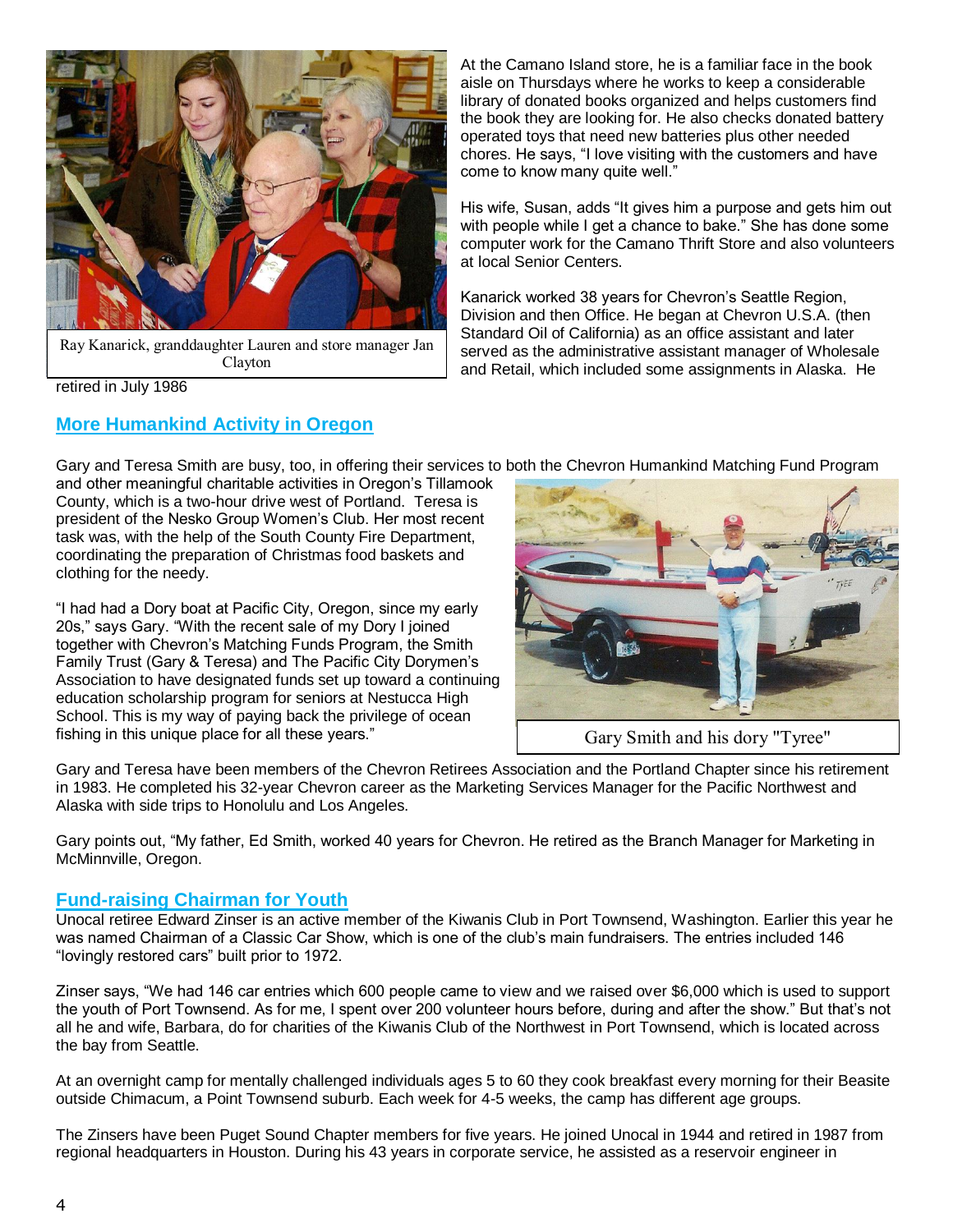developing an offshore oil field in Texas. Additionally he worked as a petroleum engineer in Indonesia, Borneo and Thailand.

#### **Another Gold Medal for Bette Querin**

Vancouver Chapter member Bette Querin recently won her second gold medal for golf in the 75-79 age bracket in the BC Senior Games held in Burnaby. She emerged victorious for her combined net score in two 18-hole rounds played on different courses. She won her first gold medal with a similar gross score in Prince George.

"When I was younger," says Bette, "I played both tennis and softball. But as I grew older it was suggested I take up the sport of golf because it would be easier on my legs. As for now my years don't bother me." By the way, she and her husband sometimes play golf together. When asked who wins between the two, she said "I do."

Husband Joe Querin worked 37 years in the Engineering Department for Chevron Canada in the Marine Building located in Vancouver. As a member of the Vancouver Chapter he is responsible for the archives.

#### **Northeast Chapter is Dissolving**

On December 4 a small group of members of the CRA's Northeast Chapter in Edison, New Jersey, gathered together for their last Christmas Holiday Party. Because of a diminished membership of 60 retirees and limited attendance at luncheon meetings, that organization is scheduled to be dissolved June 30, 2013 as a CRA chapter.

"We had started out holding four group meetings a year. But lately that number has declined to two," said President Edward Orlando. He explained that the members had become quite old and many did not drive any longer.

He also informed Encore that the membership – which is paid up until June 30 – would be joining the CRA's Unaffiliated Chapter in mid-2013. Orlando explained that both E. Kevin Ryan, the North Atlantic Seaboard Area Vice President, and Unaffiliated Area Vice President Chris Lardge supported the change. He also said the current Northeast members – most of whom worked for Chevron -- would receive a letter in April-May regarding the proposed details and their options regarding the geographical change. The Unaffiliated Chapter is based in Moraga, California, in the San Francisco Bay Area.

A farewell Northeast Chapter membership luncheon is planned for the Spring. Orlando, by the way, was a 29-year employee of Getty until it merged with Texaco. He worked in sales and marketing for Getty at the Company's Newark Terminal in New Jersey. He still resides in New Jersey.

## **Singing River Chapter Displays the Holiday Spirit**



On December 4, the members of the Singing River Chapter and area retirees were guests of the Pascagoula Refinery Management for an annual retiree dinner in their honor at the Pelican Landing Convention Hall. Chapter members, in conjunction with the dinner, were requested to bring a new toy for the U.S. Marine Corps "Tots for Toys" Program.

The generous Chapter members filled two large overflowing boxes and more toys placed in an adjoining area. The "Toys for Tots" regional coordinator, Mrs. Ashley Sheldon and Gunnery Sergeant Schrock – a veteran of three tours in Iraq – were on hand to receive the gifts. Over three hundred area retirees, spouses and surviving spouses were in attendance. Pascagoula Refinery General Manager Tom Kovar was the Keynote Speaker for the dinner and Singing River Chapter President Dennis Dauphin served as the evening's emcee.

## **Lila Crotty: A Busy Volunteer for the CRA and Others**

Many women members play important multiple roles in the activities of the Chevron Retirees Association and other organizations. Lila Crotty of the New Orleans Chapter certainly qualifies as a prime example.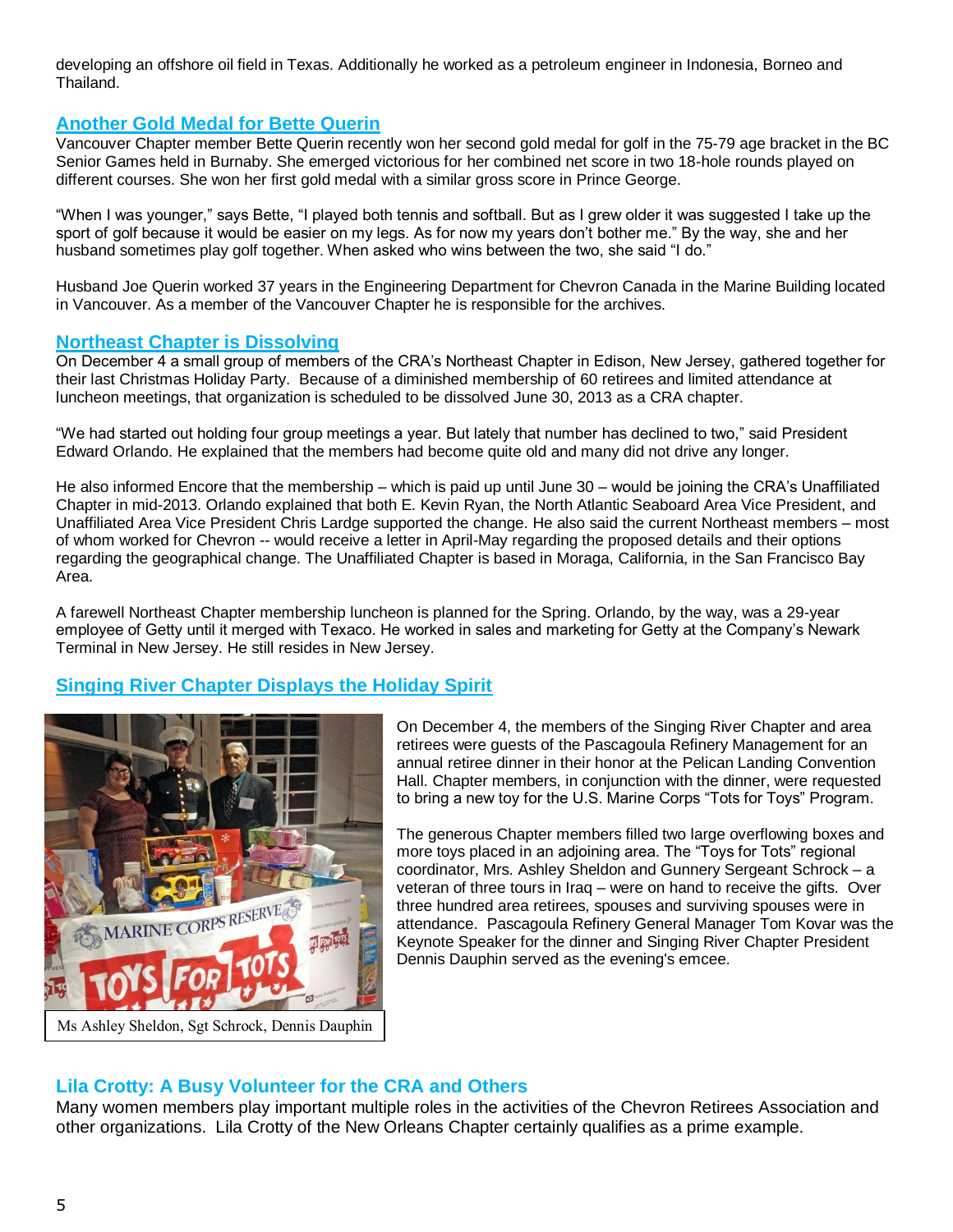## **Served As Chapter President**

As a starter, Crotty served a two-year term in 2003-04 as President of the 250-paid member Greater New Orleans Chapter. That organization hosts four annual luncheon meetings plus two special gatherings at such local sites as the World War II Museum. She also previously served as the program vice president and currently is the Chapter's Recording Secretary.

By the way, husband Tim was a three-term Chapter President and is now one of the four board members. Both Crottys retired from Chevron in 1999 with Tim in April, after 30 years, and Lila in August after 25 years. Her job title for the Chevron Information Technology Company (CITC) was Project Manager in the New Orleans Exploration and Production office.

"We have occasional guest speakers at our Chapter get-togethers including some from Chevron" says Lila. "Certainly our most unusual invited luncheon visitor a few years ago was a large, non-poisonous Burmese python that was borrowed from a local zoo. It took four members to hold that snake," she laughs.



Lila Crotty, Lea and "Gramps" Tim Crotty

New Orleans, unlike most Chapters, sometimes has to make a quick change in the luncheon location. That occurred in October 2012 when the Chapter had to find another venue because of Hurricane Isaac.

### **Keeping Busy In Retirement**

Since retiring, Lila has kept busy with varied pursuits. She works part-time at the Cenacle Retreat House doing the calligraphy for prayer enrollments. She occasionally sees other retirees there like Mary Vautrot, who attends retreats, or Gail Daigle or Tony Canzoneri who orders prayer cards.

In her own Chinese Presbyterian Church, as the Clerk of Session she assists the six active elders in planning activities "for the furthering of our mission." Lila uses her computer expertise in assisting with the publishing of the weekly bulletin for worship service, in producing a monthly newsletter, and creates PowerPoint visuals, which illustrate the point of the sermon.

During her spare time, she enjoys her role as Director of Scrabble Club #541. An avid wordsmith, Lila plays weekly at the club and occasionally competes in local and national tournaments. She soon will participate in a major tournament with a field of 90 people. In her remaining free hours, she enjoys various crafts, which include sewing and smocking (needlework) for granddaughter Lea – who is the delight of both "MiMi" and Gramps.

**\_\_\_\_\_\_\_\_\_\_\_\_\_\_\_\_\_\_\_\_\_\_\_\_\_\_\_\_\_\_\_\_\_\_\_\_\_\_\_\_\_\_\_\_\_\_\_\_\_\_\_\_\_\_\_\_\_\_\_\_\_\_\_\_\_\_\_\_\_\_\_\_\_\_\_\_\_**

# **Benefits Corner**

By Al Horan, Chair, CRA Benefits Committee

## **KUDOS TO CHEVRON FOR EFFICIENT 2013 OPEN ENROLLMENT**

It's hard to believe but both another year and Open Enrollment are behind us. From my perspective, I believe Open Enrollment for 2013 went well. There were very few glitches and relatively few questions. I would like to congratulate Chevron for its skillful planning and execution. All in all, it was a job well done!

Open Enrollment included approximately 57,000 eligible retirees. (Almost all of these are covered by Medicare.) Approximately 9 percent of the retiree group chose to change their Medical Plan elections from their 2012 elections. Finally, around 33 percent made changes via the Chevron website (up from 26 percent) while the number of phone calls to the Chevron Service Center decreased by 25 percent. Also, the number of emails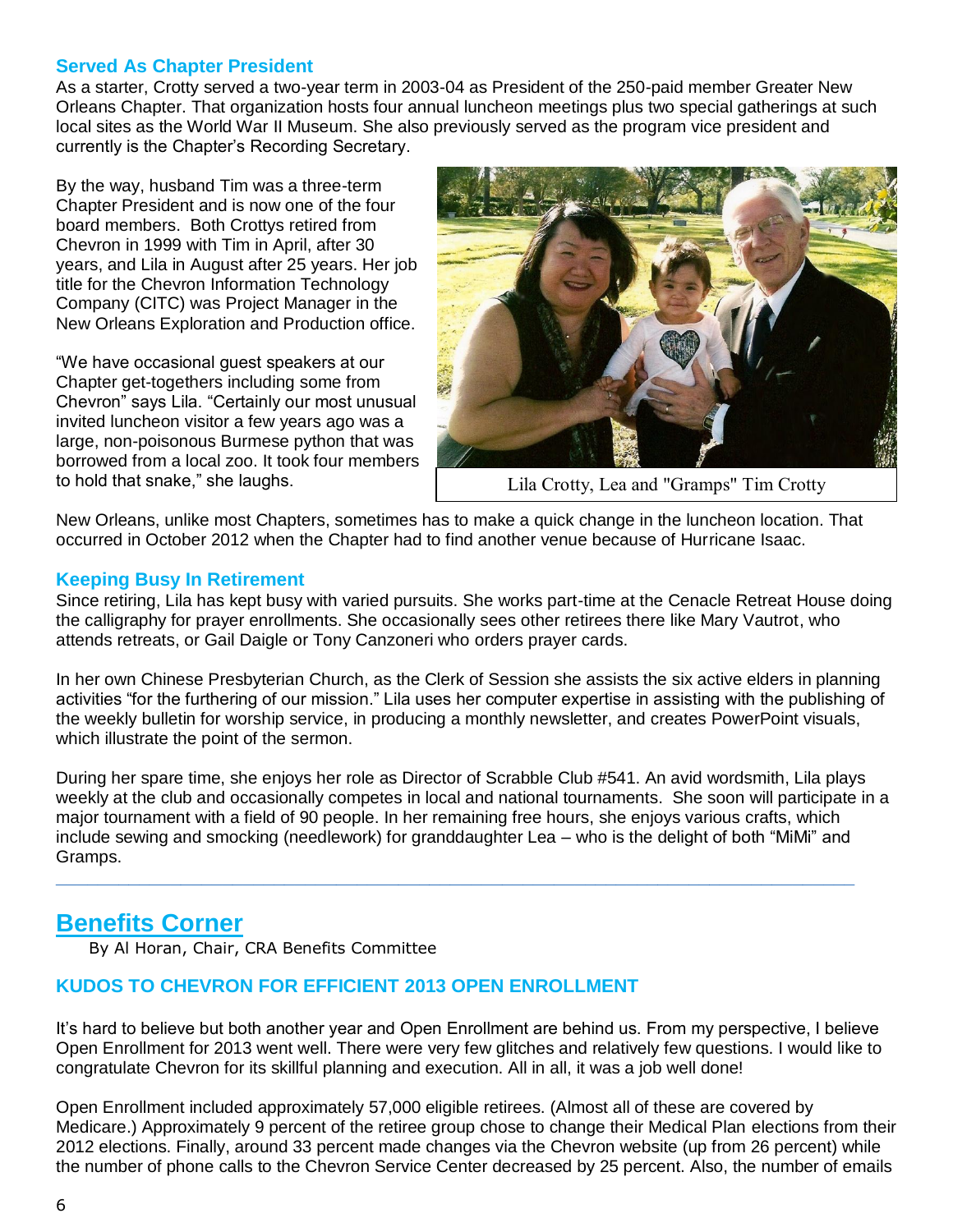and phone calls to members of CRA's Benefits Committee were less than in past years. We all seem to be doing something right.

As we are aware, we saw our Chevron Medical Plan contributions increase for 2013. In the case of Medicare retirees, the increases were mainly caused by the rise in pharmaceutical costs. In the case of non-Medicare retirees, the increases were driven by the added cost of medical services and pharmaceutical products.

#### **What Can We Do to Reduce Cost Increases?**

A very effective way of reducing pharmaceutical costs is to use Generic Drugs and make purchases via Mail Order. Generic Drugs are less costly for both you and Plan. A Generic Drug will cost you \$5 for a 31-day supply while a Preferred Brand Name Drug will cost you \$21 for a 31-day supply. Rather than purchasing a 31 day supply from a retailer, if you purchase a 90-day supply from Express Scripts your cost will be \$10 for a Generic Drug and \$42 for a Preferred Brand Name Drug.

Finally, in addition to your copayment you will be required to pay an annual deductible of \$325 if you are a Medicare Retiree and you purchase Preferred or non-Preferred Brand Name Drugs. If you are a non-Medicare Retiree you will be required to pay an annual deductible of \$325 if you purchase medications from a retailer.

## **The Cost Savings Can Be Substantial**

As you can quickly see, the cost savings by switching to Generic Drugs is great, especially if you are taking several medications. I strongly encourage anyone who is now taking a Brand Name Drug to discuss this with his or her physician whether a Generic Drug can be substituted.

Likewise, I also encourage anyone who is purchasing their medications from a retailer to ask their physician for a new prescription that will allow them to purchase their medication through Mail Order from Express Scripts. Finally, anyone taking any of the following Brand Name Drugs may be able to lower their costs through substitute Generic Drugs because those medications are losing their patent protections in 2013: TRICOR, ZOMIG, FOSAMAX PLUS D, NIASPAN, ACIPHEX AND CYMBALTA.

## **Other Ways to Control Costs**

Besides using Generic Drugs, there are other ways of controlling medical costs. One way is to have annual physicals and periodic checkups, as necessary, to catch or control a medical condition before it becomes a major problem. If you already have a medical condition that requires close monitoring, like diabetes or a heart condition, please be sure to follow your doctor's advice. That includes any recommendations pertaining to diet, exercise, etc. For some conditions like diabetes, there is also assistance through Medicare and United Healthcare. Please be sure to check them out. Remember, ultimately, you can gain an improved lifestyle while also reducing your medical costs. You are the eventual winner – better health and reduced costs.

Before leaving the subject of Chevron Medical Plans, I want to remind everyone that, if you have a problem with a claim that you are unable to resolve, please feel free to contact me or another member of the Benefits Committee. I have found over the years that the root cause of most problems is miscommunication. Generally, by working with you, United Healthcare and Chevron most disputes can be resolved quickly and effortlessly. So please keep us in mind.

#### **Many Industry Increases Became Effective January 1**

Now, turning to the public sector, in case anyone missed the announcement Social Security and Medicare are changing in 2013. With respect to Medicare, we will see the monthly premium for Part B coverage increase to \$104.90 (from \$99.90) for most individuals. Higher premiums may apply because of your level of income.

Also, a surcharge may apply to the Part D drug coverage provided through a Chevron Medical Plan also due to your level of income. Further, Medicare deductibles for Part A and Part B will increase to \$1,184 (from \$1,156) and \$147 (from \$140) respectively.

## **Be Sure To Review Your Finances**

In the New Year, you probably will be looking at your finances to make certain they are up to date – investments, income, expenses, etc. While you are reviewing your financial situation, it probably would be a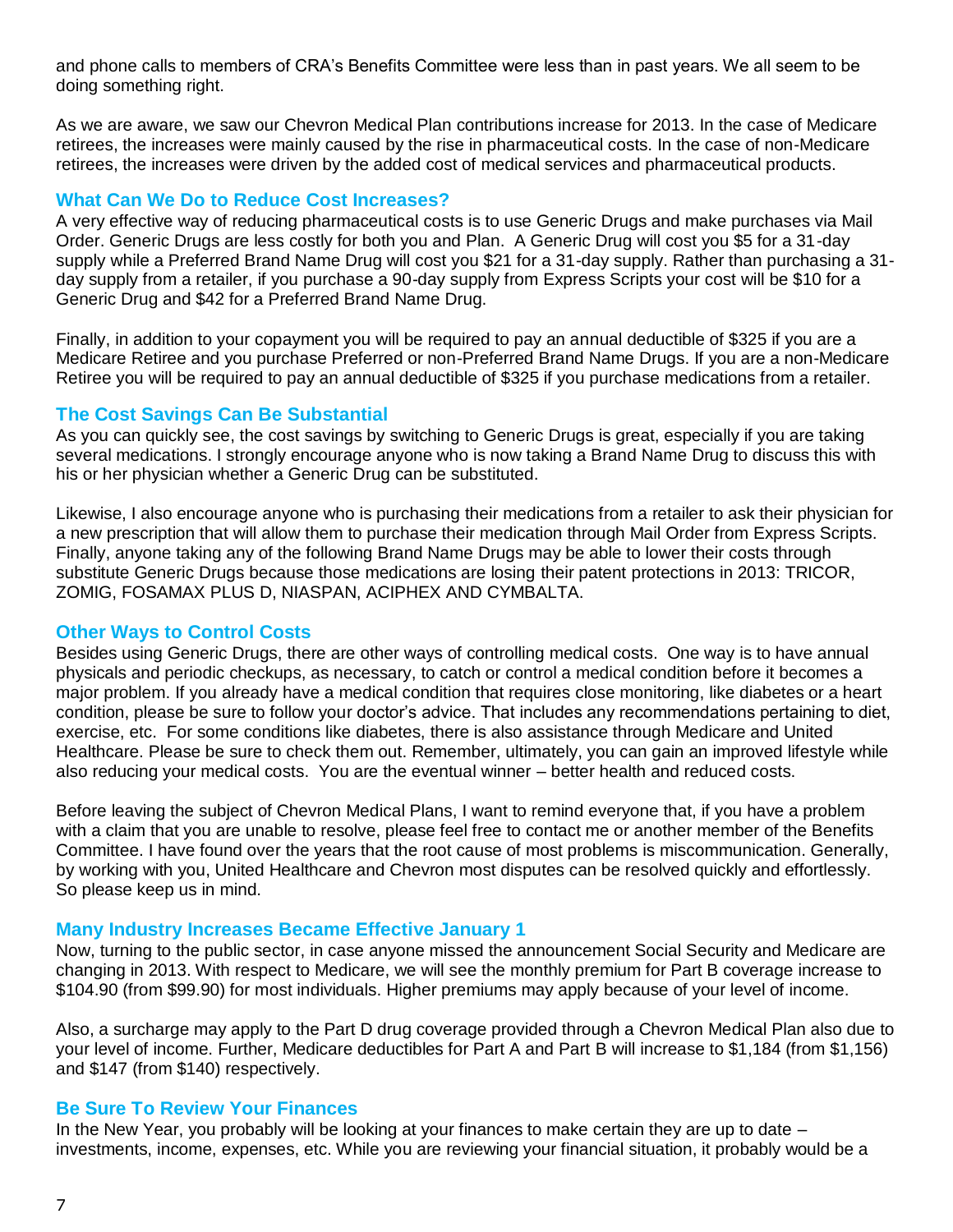good idea to also review your wills, estate plans, any similar documents and beneficiary and similar designations. Over the last several years, I've noticed more and more problems arising with beneficiary and similar designations under Chevron's Life Insurance and Pension Plans.

During the last year there were a fair number of issues involving either the payment of or the continuation of benefits to surviving spouses. Needless to say, situations like this can be quite upsetting for the surviving spouse and heirs. To avoid similar problems be sure that your beneficiary and similar designations are current and your spouse and heirs are aware of your wishes. It's important, too, that you retain a hard copy of your signed elections and that your survivors know where to find them.

Lastly, if you are receiving a monthly pension, make certain your (1) survivors have knowledge of what happens to your pension on your demise, (2) where to locate a copy of your signed elections and ideally (3) a copy of the letter that was given to you by Chevron or a legacy company that outlined your benefits when you retired. In a few cases, these documents were vital in establishing a spouse's right to receive continued pension benefits.

## **Shifting Thoughts to a Book About Hospital Care**

Before closing this column, I want to share with you some interesting points that were made by Dr. Marty Makary in his recent book entitled "Unaccountable – What Hospitals Won't Tell You and How Transparency Can Revolutionize Health Care." He is a Surgeon at Johns Hopkins Hospital and an Associate Professor at the John Hopkins School of Public Health.

The aim of his book is to enlighten the public about what happens or does not happen that can result in adverse consequences for the patient. Shockingly, one study found that 1 in 4 hospital patients are harmed by medical errors. He goes on to mention that regularly hospital patients receive unnecessary or outdated care that can be dangerous. He feels that to avoid these dangerous situations there should be transparency that allows patients to obtain information about specific hospitals and doctors. Through resources like Medicare, States' Departments of Health and insurance carriers – like United Healthcare – it is possible to obtain some information about hospitals. Unfortunately, however, there is little available on doctors other than what may be passed along by word of mouth.

## **Author Advocates for Standardization of Medical Care, Accountability**

Dr. Makary goes on in his book to mention he has increasingly witnessed patients who are fed up with a fragmented medical care system that is strewn with incentives that reward medical providers for the wrong things. In an ideal world, this is what he feels accountability should look like:

#### **•** Bouncebacks

A consumer should be able to obtain the percentage of hospital readmissions within 90 days of discharge, by condition, adjusted for the severity of the disease. These figures should be available nationally, regionally and by hospital.

#### **Complication Rates**

A consumer should be able to obtain complication rates by condition that is broken down nationally, regionally and by hospital. The statistics should show the frequency of major complications resulting in problems related to these areas: respiratory, cardiovascular, bleeding, wounds,/infections. Gastrointestinal/malnutrition, kidney and neurologic. In addition, risk-adjusted mortality statistics should be available.

#### **Never Events**

A consumer should have access to statistics that show events that should never happen. For example: leaving sponges or instruments in a patient, performing the wrong operation, performing the correct operation on the wrong side of a patient, death during elective surgery on a healthy patient, etc. These statistics also should be available nationally, regionally and by hospital.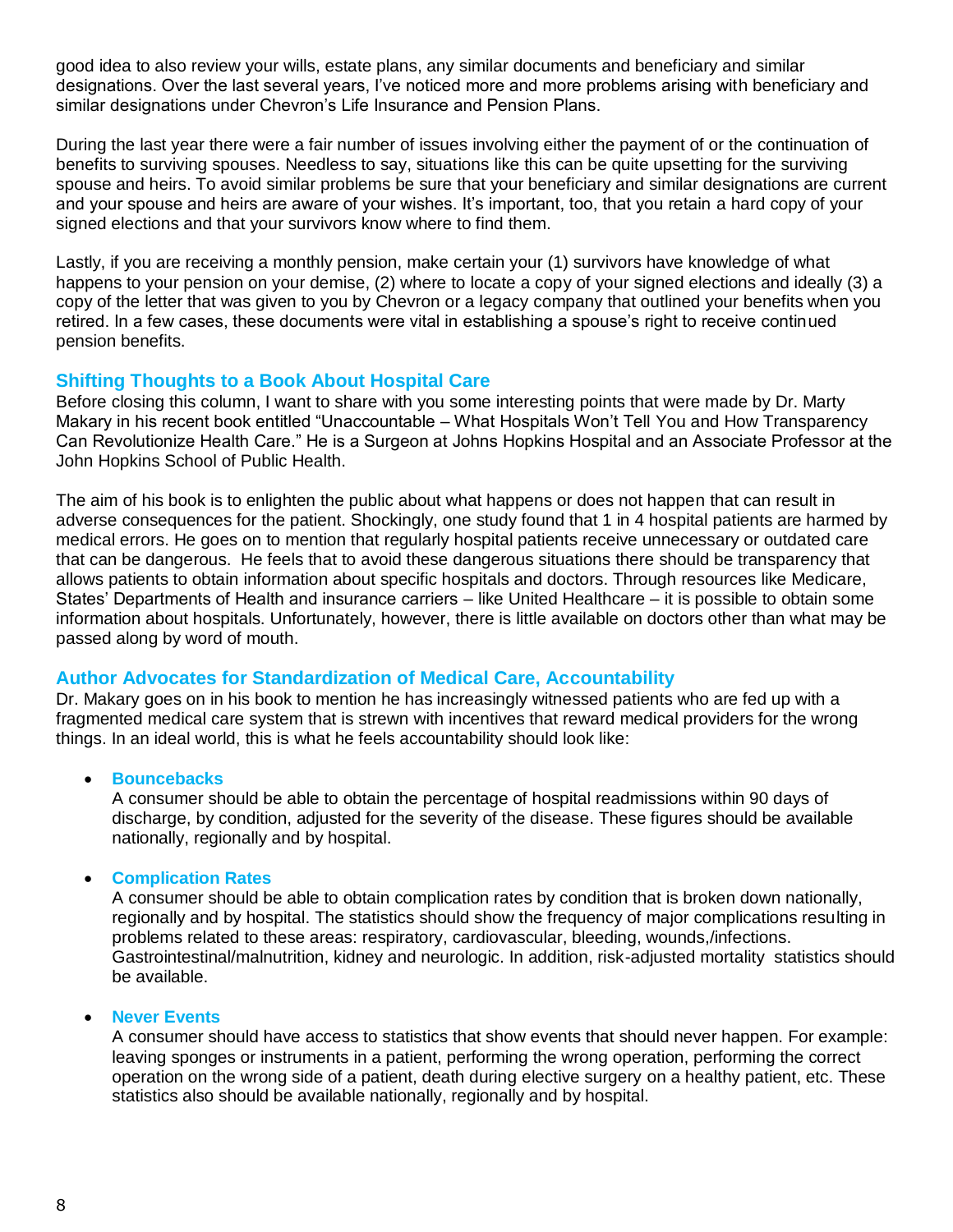#### **Safety-Cure Scores**

Make available statistics showing the percentage of hospital medical care providers (doctors, nurses, etc.) that would have an operation in the hospital where they work; feel comfortable speaking up when they have a safety concern; and feel that the medical team promotes doing what's right for the patient.

#### **Hospital Volumes**

Hospitals would make available data showing the number of patients treated annually by medical condition or by surgical procedure. In the case of surgical procedures, they should show the percentage performed using minimally invasive surgery versus traditional open surgery.

**Transparent Records, Open Notes and Video Recording**

"Consumers should be able to find out which hospitals participate in programs that streamline access to written and video records."

I encourage anyone who would like to learn more to pick up a copy of Dr. Makary's book.

Al Horan, Benefits Chair, Phone 972-964-1787, Email: [awhoran@verizon.net](mailto:awhoran@verizon.net)

# **Fall Management Meeting Held October 3rd**

President Vic Revenko opened both morning and afternoon sessions of the Oct. 3 Chevron/CRA Fall Management Meeting (FMM) in San Ramon, CA which subsequently addressed such themes as Chevron Humankind, Defined Benefit Plans, Health and Welfare, Government and Public Affairs, Internal Communications, and the Chevron Advocacy Network.

**\_\_\_\_\_\_\_\_\_\_\_\_\_\_\_\_\_\_\_\_\_\_\_\_\_\_\_\_\_\_\_\_\_\_\_\_\_\_\_\_\_\_\_\_\_\_\_\_\_\_\_\_\_\_\_\_\_\_\_\_\_\_\_\_\_\_\_\_\_\_\_\_\_\_\_\_**

#### **Chevron Humankind Update**

Reporting on this theme was Humankind-Specialist Lauren Lyon. She started by saying "For the 9-month period, January-September 2012, total contributions including Company match and the Grants for Good (volunteer hours) is nearly \$26 million. During this same period, retirees have volunteered over 33,000 hours and have made donations totaling \$3.8 million. In the same period, employees have volunteered 54,000 hours and employee donations total \$9.3 million.

Lauren indicated she would work with other Humankind staff to provide CRA with information to update our website as well as reviewing the issue of including retiree volunteer hours and donations on the Humankind home page. The retiree contributions data is a useful tool to encourage other retirees to participate in the program.

#### **Chevron Advocacy Network (CAN)**

Betsy Ricketts, Coordinator-Political Programs, reported, "We have 387 retirees who have signed up for the Network with 38 joining during the last Annual Meeting." She indicated, however, there had been no "calls to action" as legislation has been defeated before coming to the floor and there is nothing currently pending that provides an opportunity to engage retirees as advocates. Many issues have been going through the regulatory agencies where there is no public input.

However, opportunities may arise in 2013 at both the state and federal levels. Skip Rhodes reiterated the need to communicate with CAN members as well as other retirees and to keep the CRA website current. Betsy indicated that plans were being made to educate employees and retirees on new legislative issues and that a communication is being developed for distribution after the elections.

She further indicated that a new Chevron in America – "Who We Are" – brochure is in development and will highlight the significant presence of retirees in many states as well as generational stories. Revenko reiterated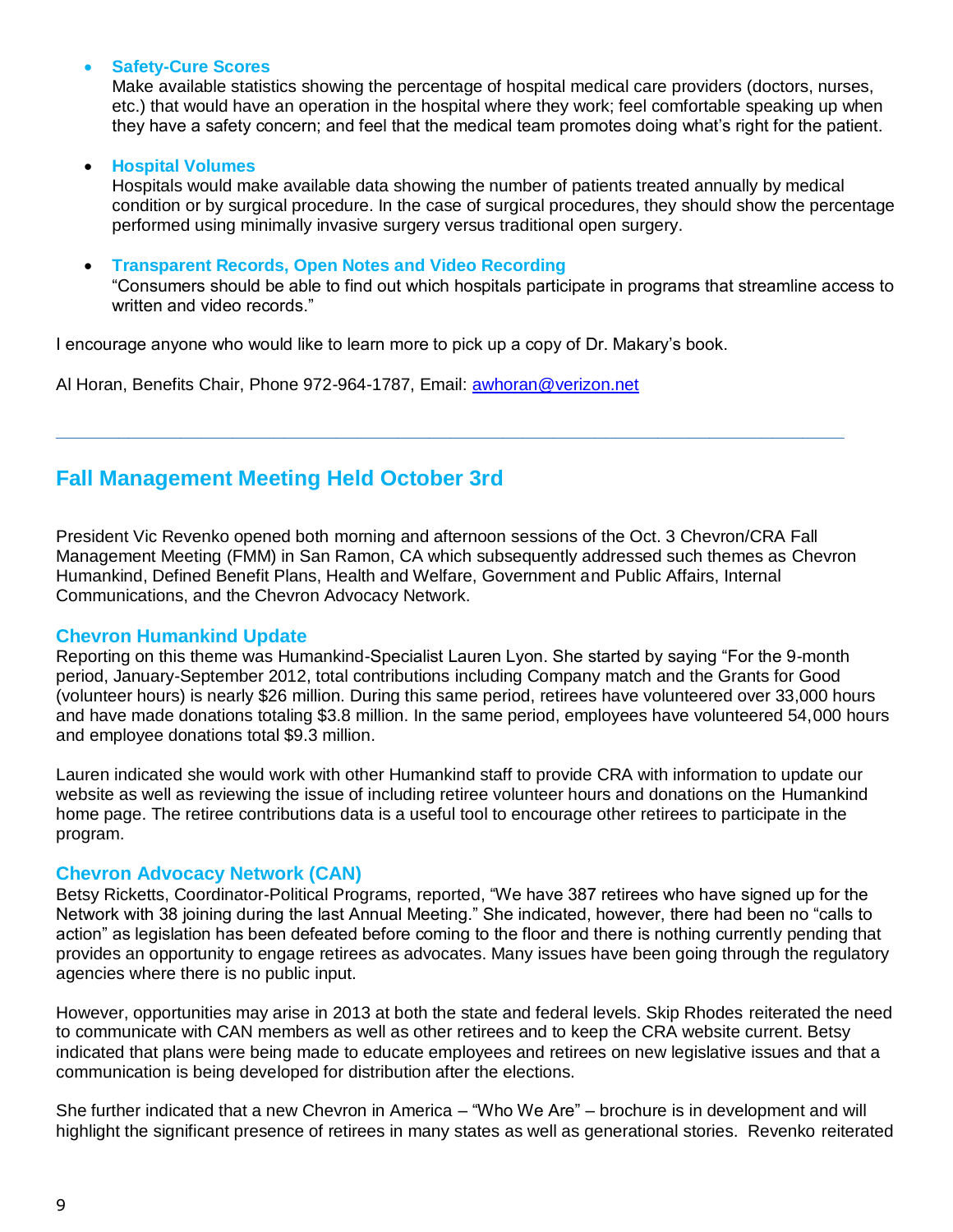CRA's commitment to help communicate important civic messages to our members such as registering to vote at this important election.

### **Other Agenda Items**

CRA Treasurer Pat Branson extended the Association's appreciation for the funding received from PGPA (Chevron Policy Government & Public Affairs) for Communications, the Sacramento Annual Meeting Banquet and the Public Service Awards.

Deb McNaughton, PGPA Manager-Internal Communications, welcomed the group and "shared with us how our partnership continues to make a positive contribution to the Company. Deb emphasized that our retirees are "the very important customers" of our group. Revenko reinforced our long relationship and readiness to continue to be an advocate for the Company."

Revenko also reiterated "we would like to receive Chevron information for posting on our website on a regular basis." McNaughton responded that there is an Ipad app on the Chevron website [\(www.chevron.com\)](http://www.chevron.com/) for the Company's e-magazine Next.

Other Chevron participants: Cheryl Watters, Manager-Strategic Planning; Human Resources: Cathy Drew, Team Leader-Health & Welfare Administration and Kitos Olano, Administrator – Defined Benefit Plans; Jamie Parry, Manager-Digital Media.

Other CRA participants: MJ Stone, Secretary; Dennis Dauphin, Communications Chair; Skip Rhodes, Public Affairs Chair; and Al Horan, Benefits Chair.

# **A Profile of the Encore Editor – Before & After Chevron**

Not everyone is blessed in being able to discover and achieve what they want to be when they grow up. Fortunately, I have been one of the lucky ones.

**\_\_\_\_\_\_\_\_\_\_\_\_\_\_\_\_\_\_\_\_\_\_\_\_\_\_\_\_\_\_\_\_\_\_\_\_\_\_\_\_\_\_\_\_\_\_\_\_\_\_\_\_\_\_\_\_\_\_\_\_\_\_\_\_\_\_\_\_\_\_\_\_\_\_\_\_**

At age 7, believe it or not, I began writing and printing a small newspaper for my second grade classmates at Sanchez Elementary in San Francisco. At 17, I became a sports columnist on the San Francisco City College newspaper, a copy boy working on weekends and summer holidays at one of San Francisco's four daily newspapers, and the host of a weekly FM radio sports program.

That was followed two years later by serving as editor of the award-winning daily at San Jose State University.

I also began a "side" career as a freelance magazine writer for the St. Louis Sporting News, Golf Digest, Parade, Sport and This Week. My first coup was writing a joint expose' with the manager of the San Francisco Giants revealing "The National League Pitchers Who Throw the Spitter." That article appeared on the sports section front page of every major U.S. daily newspaper.

Upon graduating from San Jose State, I got a job as a reporter on the Salinas Californian where I won awards for my articles on midnight raids of illegal aliens with the border patrol, for my one day aboard a U.S. Navy submarine with practice dives in the Pacific Ocean, and as the fall-guy for comedian Bob Hope before 5,000 fans on the first tee at the Bing Crosby golf tournament at Pebble Beach.

Before long, I was spending my free time in Hollywood interviewing notable Hollywood celebrities for feature articles in three major Canadian magazines. For example: There was lunch with Lucille Ball in her private dining room, a day at Steve McQueen's house, a martini drinking lunch with Jack Lemmon and an interview at Pebble Beach with James Garner. I also did a Saturday Evening Post feature on Clint Eastwood after a visit with him at a California ski resort.

## **A Full Time Sports Writer**

Then one week I received job offers as a sports writer from a trio of San Francisco newspapers. I picked The Call-Bulletin, which each year sponsored a visit from The Harlem Globetrotters, who always traveled with two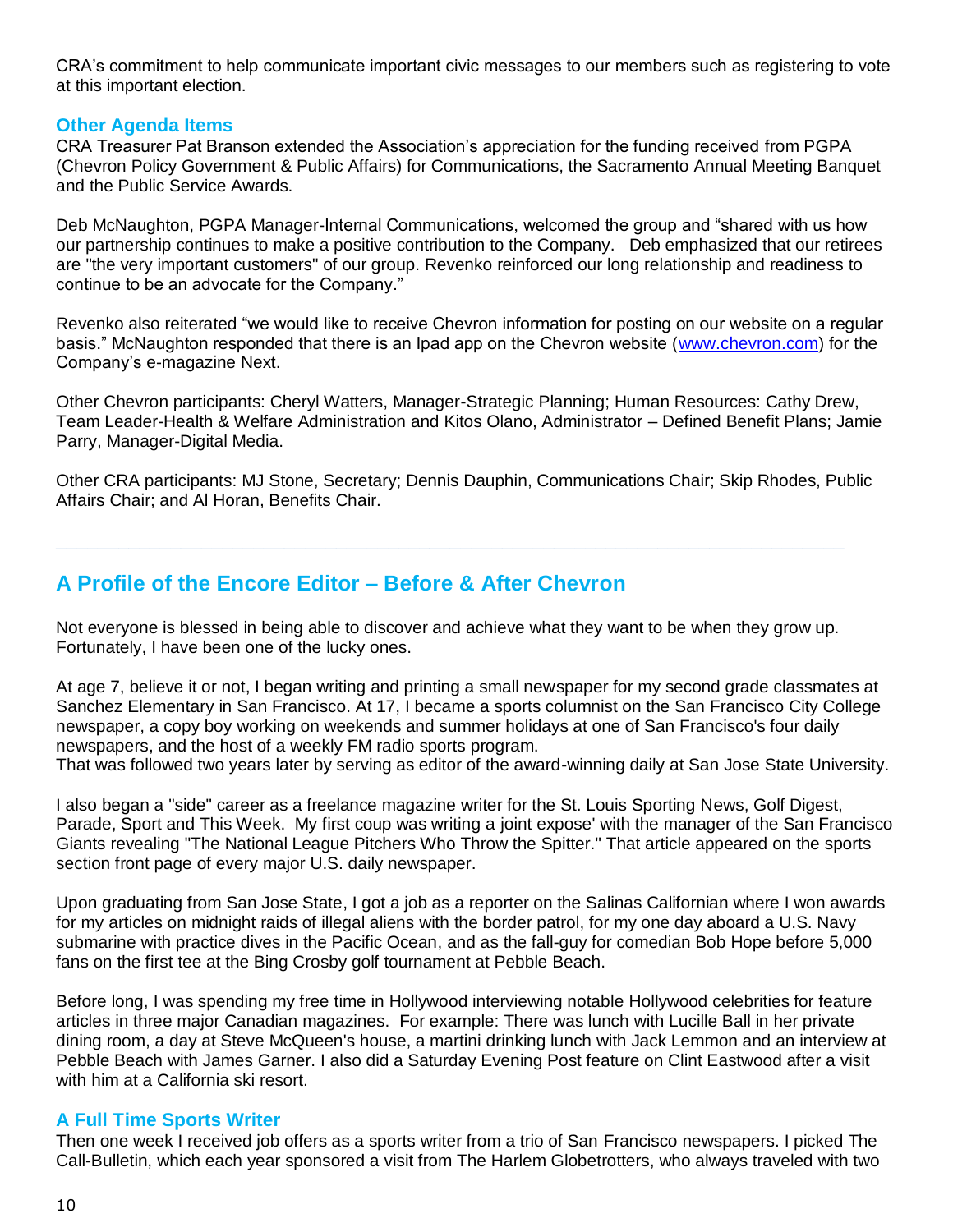other basketball teams. I was asked to organize a fourth team of former local college players to compete in the preliminary game to the Globetrotters. I not only was the paid player-coach but scored eight points - not bad for a 5-9, 130 pounder -- that opening night at the San Francisco Cow Palace.

When my paper unexpectedly folded five years later, I initially produced and wrote a local sponsored program for the NBC-TV affiliate in San Francisco. Then came another opportunity - working at the San Jose Mercury where I was appointed the ski columnist.

## **Downhill Skiing on Five Continents**

Since then, I have hit the slopes on five continents. In Europe's Alps, for example, my buddy and I have skied 11 and 9-mile long ungroomed runs, raced trains from one village to another, flown in a helicopter from peak to peak and continue to do so. In Japan I skied inside a 39-foot-high dome and in another season I was trapped within a six-month span by avalanches in Chile, the California High Sierra and the Canadian Rockies. I've received more than a dozen writing awards from those experiences and others. That opportunity exposed me to other kinds of travel writing - such as cruises, island, historical and especially family getaways. To date I have visited 55 countries on six continents with the most recent being to Italy, Malta, Greece, Turkey, Lebanon, Jordan and Syria - the latter only two years ago. Prior to those overseas adventures, I spent part of my time as the West Coast writer for Golf Digest, where my feature articles totaled nearly 30 - including covering a U.S. Open. I had the privilege, too, of meeting the greatest, nicest, most popular pro golfer of all time - Arnold Palmer. Yes, I have met and interviewed Jack Nicklaus, too.

## **Challenging Job with Bechtel**

Although I enjoyed sports writing, it required very little use of the brain. Conversely, I made many friends such as NFL Commissioner Pete Rozelle, 49er footballers Coach Bill Walsh and Steve Young, Oakland A's baseballer Ricky Henderson and Yankee pitcher Mike Mussina. So I accepted a more challenging position to become the editor of the corporate monthly magazine at Bechtel Corporation headquarters in San Francisco.

It led to lots of U.S. and Canadian travel, including the phenomenal oil (tar) sands 300 miles north of Edmonton. Eventually the climb up the corporate ladder resulted in my promotion to assistant PR manager with responsibility for nearly 50 staffers worldwide - excluding government affairs. Our department sponsor was former Secretary of State George Schultz.

## **New Approach for the Socal Annual Report**

During my 11th year at Bechtel, I received a call one day from Bill Jones, the late, outstanding corporate Public Affairs Manager at Standard Oil of California. He asked if I knew anyone who would be interested in a job in his department. I said yes. I would. The Socal assignment I accepted was a major one. The Company had decided on producing THE ANNUAL REPORT in an entirely different way. The previous procedure was to lock a staff writer in a room for two weeks while continually supplying him with multiple reams of resources to review and digest before beginning his first draft.

MY task was to personally interview every Company vice president responsible for a major department or function - and then promptly write the first draft of each of the meetings for review and approval. That was the first of three ANNUAL REPORTS I helped produce.

Shortly thereafter I was given the exciting opportunity of visiting the Company's isolated steamflood oil facilities complex in Pekanbaru, Sumatra. Enroute, that included overnights in Hong Kong and Singapore. Upon returning to San Francisco headquarters my next task was to write articles for almost every internal/external magazine, newsletter, Company newspaper and to produce a series of brochures for what was then Chevron Chemical.

After only six productive and enjoyable years, I resigned my position. It was a difficult family decision. The problem: I was commuting to San Francisco every workday from Contra Costa County while my wife was doing the same in Alameda County as principal of the nation's largest school for the blind. We also had two young children in daycare.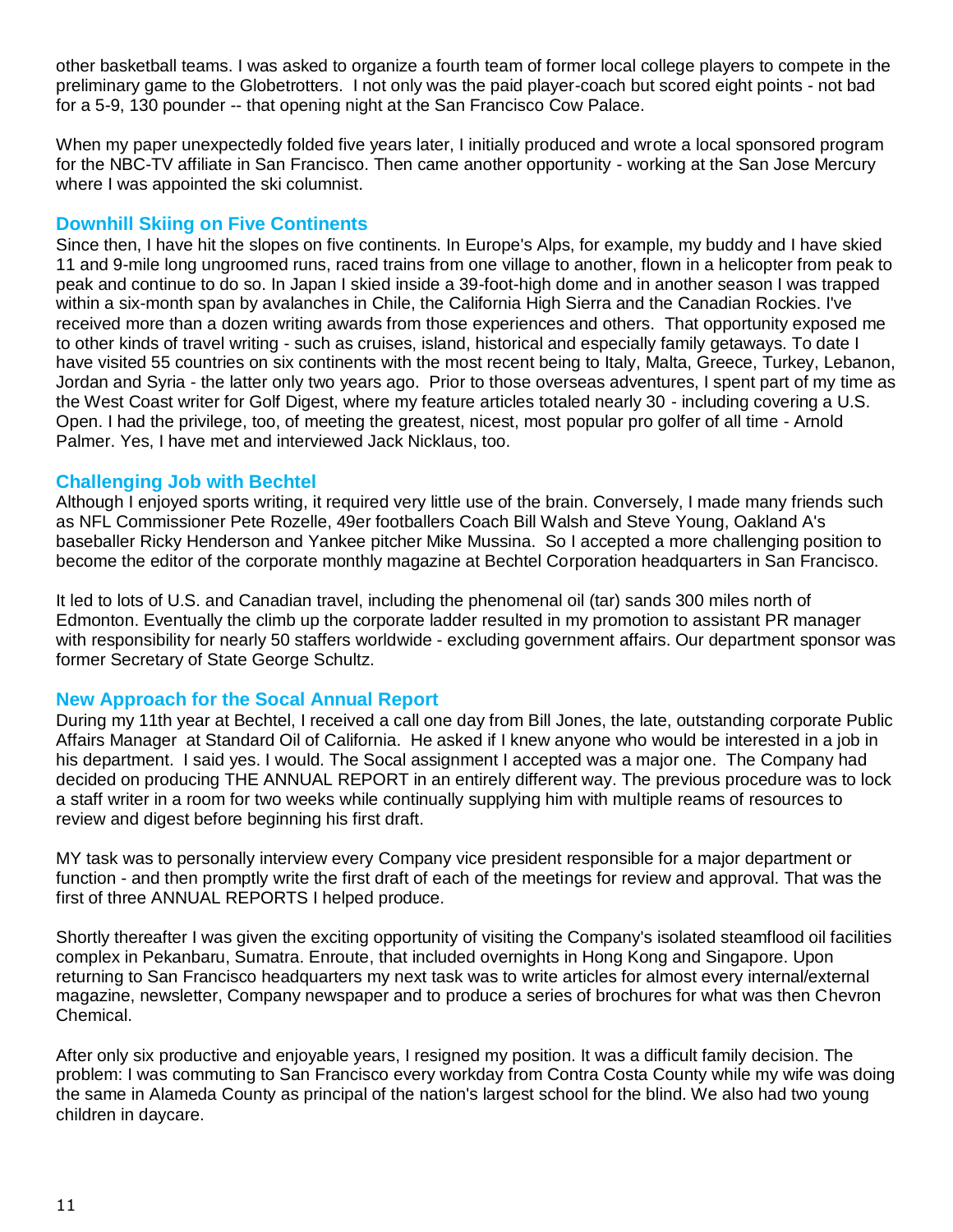### **Becoming a Chevron Contractor**

Following some difficult family meetings, I agreed to stay at home with the kids and work as a freelancer. About two months after I left Chevron, I received an urgent call from Public Affairs. I was asked if I could spend 10 days helping out with the ANNUAL REPORT. I said yes and that began my task as a contractor. Under our limited hours agreement, I worked for a number of years on such projects as Encore, the ANNUAL REPORT, Chevron World, an overseas newsletter for COPI, plus Home Office brochures and a Home Office newspaper for employees.

Eventually, as most of those Company print publications (excluding Encore) were eliminated, I found an additional source of freelance opportunities. Those are the airline magazines starting with Delta, where I was a contractor 15 years. Some others were American, Northwest, AirCal, PSA, US Air, Alaska, America West and even Canadian, Swissair and KLM.

Several airlines requested feature articles that required in-person, face-to-face interviews with many of America's leading CEOs. So I was assigned to do profiles of such major corporations as Hewlett Packard, Intel, Bank of America, Wells Fargo, Transamerica, Pacific Telesis, Hershey Foods, Disney, Hallmark, Nike and Chevron. The latter interview was with Chairman George Keller. I have done a limited number of features with politicians, too - highlighted by Senator Diane Feinstein.

Many of my other magazine articles have appeared in National Geographic publications, Saturday Evening Post, Cosmopolitan, Ladies Home Journal, Parade, Runners' World, Sport, American Express Golf Annual, Boys' Life and San Diego Home/Garden, etc.

One final note. My wife, Linda, is an internationally known and celebrated teacher of blind children AND fellow instructors. She has been an invited guest speaker before large groups in Israel and Canada twice. In Lebanon, at the invitation of the Fulbright Society and the U.S. State Department, she taught teachers of the blind at a Beirut university. When the Muslim community learned of her program, she was invited to review and make suggestions for also improving their program. Moving on to Damascus, it was  $2\frac{1}{2}$  years ago the government celebrated the opening of a new facility for pre-school handicapped children. But upon opening the school it was discovered there was no program for the blind children and their teachers. The principal contacted the local American Embassy, which forwarded the request to the U.S. State Department and Fulbright Society. Once again, Linda was asked if she could help - which she did as a Senior Fulbrighter in Damascus and two other major cities. I accompanied her and took all the program photos requested by the State Department.

Thinking back now.... $2^{nd}$  Grade was a long time ago...and the ink has never dried.

#### **Chevron Retirees Association**

*The Chevron Retirees Association is not a subsidiary of the Chevron Corporation but an independent Organization of retired employees of Chevron or its predecessor companies.*

For questions regarding **ENCORE** Or the CRA website, contact: Dennis Dauphin, Chair Communications Committee 1614 Girvan Court, Ocean Springs, MS 39564. E-mail: [oceansprings1@cableone.net](mailto:oceansprings1@cableone.net) (228)-875-7268

 $\_$  ,  $\_$  ,  $\_$  ,  $\_$  ,  $\_$  ,  $\_$  ,  $\_$  ,  $\_$  ,  $\_$  ,  $\_$  ,  $\_$  ,  $\_$  ,  $\_$  ,  $\_$  ,  $\_$  ,  $\_$  ,  $\_$  ,  $\_$  ,  $\_$  ,  $\_$  ,  $\_$  ,  $\_$  ,  $\_$  ,  $\_$  ,  $\_$  ,  $\_$  ,  $\_$  ,  $\_$  ,  $\_$  ,  $\_$  ,  $\_$  ,  $\_$  ,  $\_$  ,  $\_$  ,  $\_$  ,  $\_$  ,  $\_$  ,

For **ENCORE** story ideas, contact: Walt Roessing, Managing Editor 4817 Palm Ave #M La Mesa, CA 91942 E-mail: [wlroessing@cs.com](mailto:wlroessing@cs.com) (619) 697-9702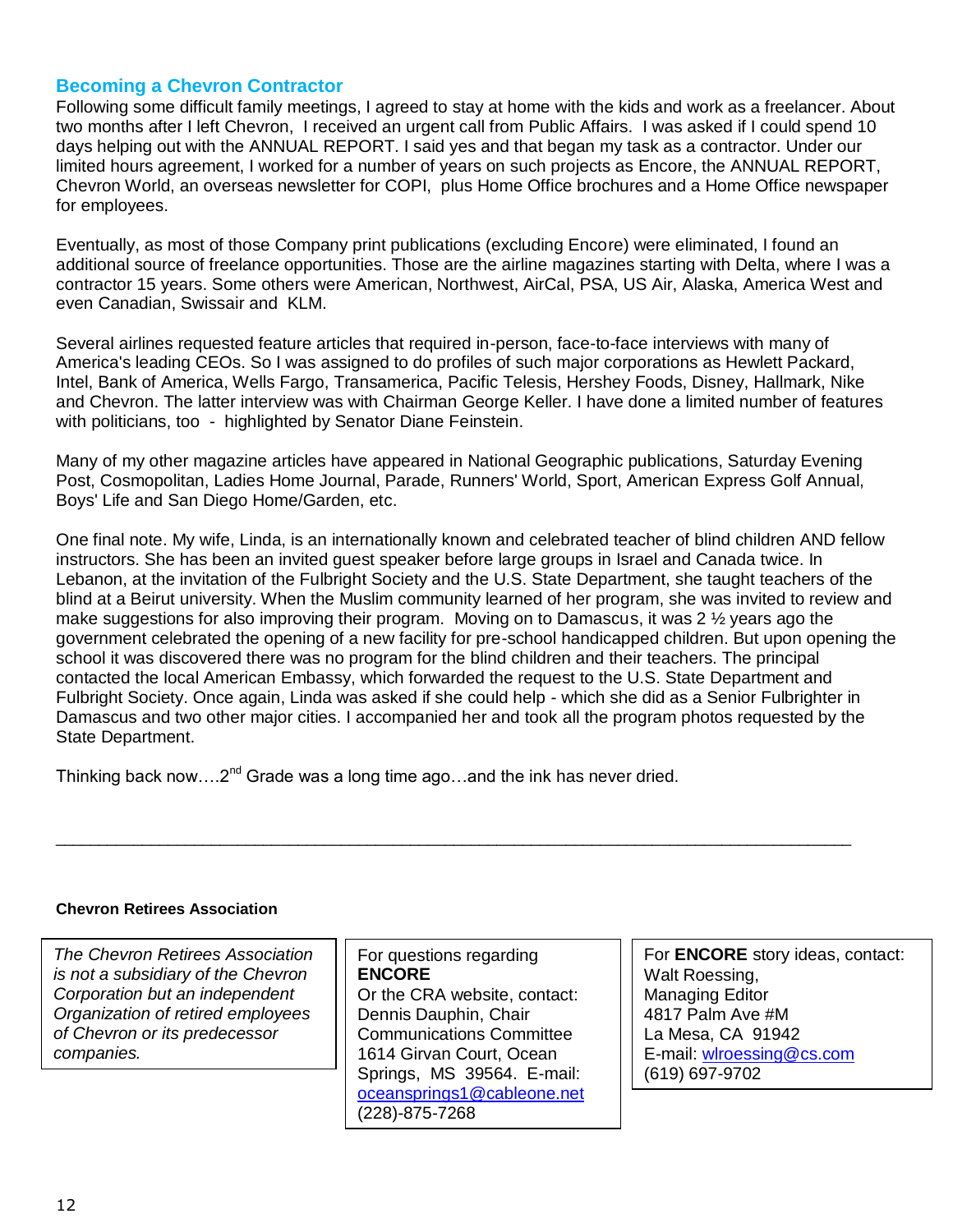*As reported by Chevron during this period*

#### **Amoseas**

**Trotter, Robert A., Ret. 1975**

#### **Caltex**

**Fitzgerald, Arthur D., Ret. 1988 Machin, Laurence E., Ret. 1977 Mielke, Henry W., Ret. 1977 Schon, Julian M., Ret. 1977**

#### **Chevron**

**Abrao, Delbert J., Ret. 1978 Alexander, Earl L., Ret. 1986 Altman, Belle ., Ret. 2004 Anderson, Joyce G., Ret. 1994 Andresen, Robert C., Ret. 1983 Archote, Milton J., Ret. 1985 Ashe, Wallace E., Ret. 1975 Baber, Ralph L., Ret. 1999 Barajas, Ruben R., Ret. 1989 Bellows, James D., Ret. 1999 Bennett, C G., Ret. 1986 Boicourt, Stanley C., Ret. 1985 Boudreaux, J L., Ret. 1990 Bowen, Betsy I., Ret. 1985 Braden, E C., Ret. 1981 Branco, Martin J., Ret. 1978 Buzzo, Benjamin W., Ret. 1970 Byers, Edward A., Ret. 1996 Canali, Nello ., Ret. 1977 Carmagnola, L J., Ret. 1986 Carter, Roger E., Ret. 1990 Caylor, Ray C., Ret. 1976 Charlton, Daniel O., Ret. 2006 Chopp, W J., Ret. 1980 Cobb, Frank W., Ret. 1986 Cola, Louis ., Ret. 1976 Cooley, Bill M., Ret. 1998 Cormier, Watson L., Ret. 1985 Corn, M K., Ret. 1989 Cowan, L R., Ret. 1986 Cox, Kenyon L., Ret. 1991 Day, George E., Ret. 1985 Denlis, Stanton E., Ret. 2004 Denny, Cyril C., Ret. 1977 Disbrow, William E., Ret. 1977 Dixon, James R., Ret. 1992 Eberle, Wilfred ., Ret. 1992 Eckhardt, Harold W., Ret. 1983 El Gazzar, Mostafa M., Ret. 2000 Falgout, N J., Ret. 1980 Faria, C J., Ret. 1983 Feachen, F ., Ret. 1984 Fischer, Ruth L., Ret. 1983 Franovich Jr., W P ., Ret. 1992 Froggatt, Jack D., Ret. 1985 Garcia, J ., Ret. 1981 Gasiewski, John H., Ret. 1984 Gehring, Michael F., Ret. 2000 Geritz, William J., Ret. 1979 Giacomelli, Leo J., Ret. 1986 Gilbreath, Elvin H., Ret. 1986 Gilman, Ivan H., Ret. 1985**

**Gok, Violet J., Ret. 1995 Graff, William ., Ret. 1985 Griffith, George D., Ret. 1977 Grogan, J J., Ret. 1981 Grosz, O L., Ret. 1989 Haliburton, Jack L., Ret. 1990 Hall, Edward D., Ret. 1991 Hall, Lawrence E., Ret. 2000 Hardin, Billie E., Ret. 1992 Hedderman Jr., William P., Ret. 1999 Hezel, Clifford E., Ret. 1992 Hopper, Mary L., Ret. 1992 Imkemeier, Walter H., Ret. 1997 Inouye, T., Ret. 1986 Jacobs, Fred J., Ret. 1996 Johnson, James H., Ret. 1982 Jones, Jack L., Ret. 1980 Keeler, James R., Ret. 1975 Kelleghan, Mervin M., Ret. 1982 Kennedy, Thomas G., Ret. 1973 Knapp, G F., Ret. 1989 Kreps, Robert J., Ret. 1986 Landgren, Gordon L., Ret. 1984 Lane, C L., Ret. 1982 Lee, Robert E., Ret. 1986 Lerma, Patricia A., Ret. 1997 Letsinger, Herbert F., Ret. 1986 Lewis, Tom ., Ret. 1991 Looney, Ronald B., Ret. 1989 Macauley, Jerald W., Ret. 2010 Mahoney, Victor T., Ret. 1983 Maniscalco, Vincent M., Ret. 1992 Marshall, J M., Ret. 1988 Martin, Amy L., Ret. 1998 McCoy, Carl E., Ret. 1992 McCray, James ., Ret. 1989 McElroy, James R., Ret. 1971 Minor, Keith S., Ret. 2007 Mitchell, Richard J., Ret. 1984 Moore, C B., Ret. 1985 Myers, Norman E., Ret. 1978 Myers, Patrick H., Ret. 1969 Neely, Donald J., Ret. 1984 Noreen, Richard A., Ret. 1992 Ogle, Philip D., Ret. 1982 Oman, Constance B., Ret. 2003 Otness, S I., Ret. 1984 Patrick, James L., Ret. 1996 Pavlik, A J., Ret. 1986 Poderis, Sue V., Ret. 1983 Pool, Alton W., Ret. 1992 Quin, Jerry L., Ret. 1994 Ray, Richard A., Ret. 1976 Reading, Henry D., Ret. 1996 Rector, A J., Ret. 1990 Redmond, Thomas L., Ret. 2001 Roberts, F A., Ret. 1985 Rohrbach, A E., Ret. 1986 Ryken, J M., Ret. 1980 Sarrazin, Eugene J., Ret. 1983 Sattler, Evelyn M., Ret. 1983 Scott, Theodore ., Ret. 1986 Seaquist, Donald C., Ret. 1986 Searle, D F., Ret. 1982**

**Shea Jr., Jerome J., Ret. 1985 Shepard, L V., Ret. 1962 Shirley, R D., Ret. 1982 Smith, F L., Ret. 1982 Spence, Raymond V., Ret. 1991 Stark, Russell R., Ret. 1980 Steinberger, Frank A., Ret. 1994 Sutton, Oscar M., Ret. 1986 Thompson, Marvin D., Ret. 1992 Toner, B P., Ret. 1986 Vohnout, E J., Ret. 1986 Waddle, Jimmy R., Ret. 1999 Walsmith, Bill M., Ret. 1988 Walstrom, A D., Ret. 1980 Warford, Charles R., Ret. 1985 Wempen, Harry L., Ret. 1968 Williams, G B., Ret. 1980 Williams, Roger E., Ret. 1981 Wong, Paolam ., Ret. 1994 Wood, J P., Ret. 1985 Wright, Mary L., Ret. 1991 Wright, Jimmy W., Ret. 2005 Yungul, S H., Ret. 1983 Zonfrello, Michael ., Ret. 1981 Zupon, Max F., Ret. 1991**

#### **Getty**

**Bohrer, Keith E., Ret. 1973 Bucher Jr., George J., Ret. 1985 Buenemann, Hugh H., Ret. 1984 Buergey, Raymond C., Ret. 1991 Cadden, James M., Ret. 1984 Carlson, Richard A., Ret. 1984 Cogan, John R., Ret. 1989 Copeland, Donald L., Ret. 1992 Crain, Owen E., Ret. 1984 Cruzan, Harley M., Ret. 1989 Elliott, Robert J., Ret. 1986 Glass, Eddie R., Ret. 2002 Grist, Leon ., Ret. 1984 Hale, Lula ., Ret. 1985 Helmer, George T., Ret. 1985 Hobbs, Rodger P., Ret. 2002 Hoskins, Lester L., Ret. 1983 Joanedis, Charles S., Ret. 1984 Johnson, Harlan A., Ret. 1985 Lansford, John F., Ret. 1985 Lormand, Nelda B., Ret. 1999 Mantooth, David J., Ret. 1994 McGuire, David L., Ret. 1985 Miller, Alvin E., Ret. 1999 Moriarty, Kenneth D., Ret. 1984 Nally, Charles L., Ret. 1985 Nelson, Paul W., Ret. 1995 Richey, Helen L., Ret. 1981 Roberts, Thomas L., Ret. 1978 Ross, Patricia Ann., Ret. 1996 Ryan, Bertha I., Ret. 1984 Saunders, James M., Ret. 1979 Schmidt, Jerome V., Ret. 1984 Sevier, Elnora S., Ret. 1974 Sherrill, R Kendall., Ret. 1984 Theis, Ford N., Ret. 1981**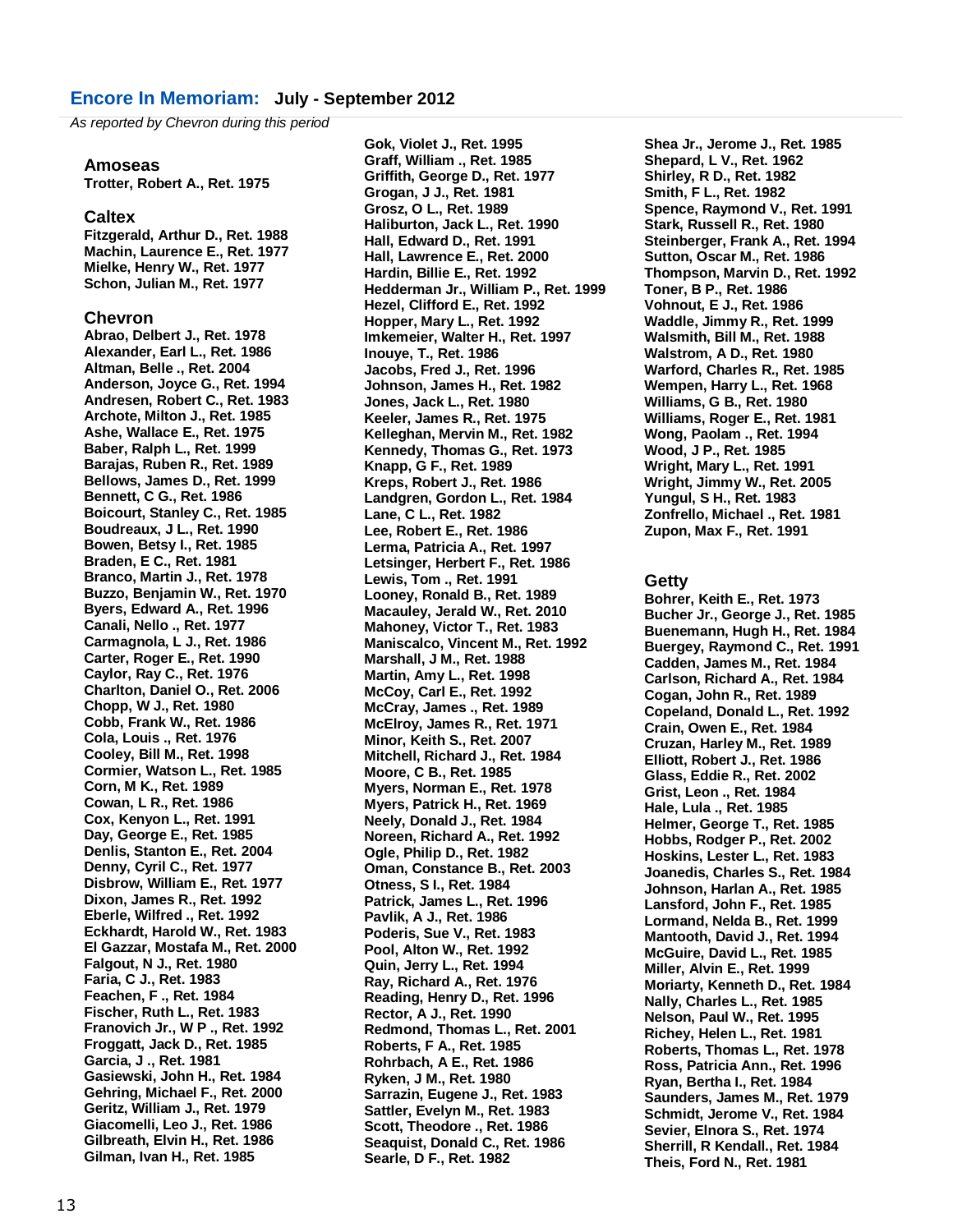**Tingley, James ., Ret. 1995 White, Harry J., Ret. 1983**

#### **Gulf**

**Adams, William R., Ret. 1982 Allen, Elvin L., Ret. 1995 Anzalone, Jeanette L., Ret. 1999 Archdeacon, John W., Ret. 1981 Arthur Jr., Theodore R., Ret. 1985 Atteberry, Eugene H., Ret. 1983 Bankester, Eamel F., Ret. 1989 Barp, Grace L., Ret. 1986 Bauman, Willard E., Ret. 1979 Beavers Jr., William A., Ret. 1985 Becker, Frank A., Ret. 1984 Besse Jr., George H., Ret. 1984 Blackwell, Rodney W., Ret. 1996 Boone, Robert C., Ret. 1999 Brown, Albert V., Ret. 1982 Browning Jr., Carl V., Ret. 1983 Bruce, Jim R., Ret. 1992 Carr, Norman L., Ret. 1985 Chadsey, Gordon E., Ret. 1986 Chandler, Robert H., Ret. 1992 Clark, Frances L., Ret. 1983 Clark, Raymond L., Ret. 1982 Damon, Daniel W., Ret. 1994 Dew, Billy G., Ret. 1998 Dominy Jr., David C., Ret. 1995 Donovan, Edwin W., Ret. 2007 Dorsey, Gary E., Ret. 1995 Drake, Jerome E., Ret. 1992 Duffey, Jack B., Ret. 1997 Duhon, Louis C., Ret. 1989 Dunklin, Wesley R., Ret. 1983 Eaton, Lonzo ., Ret. 1983 Ellis, Lowell C., Ret. 1986 Esposito, Gisberto ., Ret. 1985 Fellers Sr., Paul H., Ret. 1978 Figueroa, Roman ., Ret. 1993 Frank, Russell A., Ret. 1983 French, Millard L., Ret. 2000 George, Frances J., Ret. 1985 Goings Jr., Paul ., Ret. 1986 Green, Ellis K., Ret. 1980 Grubbs, Floyd S., Ret. 1986 Gudka, Payton W., Ret. 1979 Hale, Jesse J., Ret. 1986 Hans, Lawrence R., Ret. 1984 Hardy, Thomas E., Ret. 1983 Hayes, Deloma K., Ret. 1988 Hebert, James P., Ret. 1985 Hill, Earl D., Ret. 1979 Hobbs, Raymond W., Ret. 1996 Holman, Kelso W., Ret. 1985 Howe, Paul E., Ret. 1985 Huffman, Lois A., Ret. 1983 Iams, Sherwin W., Ret. 1986 Jackson, Cecil W., Ret. 1979 Jackson Jr., Prentice R., Ret. 1985 Jenkins, Franklin D., Ret. 1986 Jones, John H., Ret. 1986 Jones, Denise T., Ret. 1992 Kaskewsky, William J., Ret. 1982 Koziura, John M., Ret. 1983 Lanard, Thomas S., Ret. 1983 Larned, Kenneth ., Ret. 1989 Latimer, J W., Ret. 1986**

**Lee Jr., John ., Ret. 1991 Leonard, Trellis J., Ret. 1985 Linardi, Thomas J., Ret. 2008 Long Jr., Thomas L., Ret. 1985 Lopez, John M., Ret. 1983 Mancil, Richard R., Ret. 1986 Manes, Dojaunna J., Ret. 1985 Marcus, Edmond ., Ret. 1979 Martin, Charles W., Ret. 1984 Mason, Francis W., Ret. 1976 McDill, Bobby ., Ret. 1983 McKelvey Jr., James G., Ret. 1985 McKinney, Richard J., Ret. 1985 Meiske, Elroy H., Ret. 1986 Minick Jr., Robert G., Ret. 1986 Monaghan, Alexander J., Ret. 1985 O'Bannon Jr., Robert E., Ret. 1974 Olbrych, Leo ., Ret. 1973 Owen, Thomas O., Ret. 1986 Paul, Nancy M., Ret. 1986 Piontek, Rosemarie P., Ret. 1983 Plummer, Ernest J., Ret. 2006 Porter, Sandyel ., Ret. 1985 Prather, Jessie W., Ret. 1982 Rentz, Joanne H., Ret. 1985 Richards, Carl J., Ret. 1978 Robison, Marguerite ., Ret. 1981 Rogers, Franklin A., Ret. 1983 Rogers, Ronald J., Ret. 2010 Root Jr., Lawrence., Ret. 1983 Rudisill, Leroy R., Ret. 1983 Scott, Robert ., Ret. 1977 Shiller, Neolin W., Ret. 1981 Simmons, William A., Ret. 1979 Simpson, Kenneth R., Ret. 1990 Smyth, Douglas G., Ret. 1981 Steigerwald, Lester E., Ret. 1978 Steponic, Richard J., Ret. 1996 Teears Jr., Arthur T., Ret. 1982 Terry Jr., James M., Ret. 1982 Thompson, R ., Ret. 1975 Walsh, George T., Ret. 1983 Ward, James D., Ret. 1979 Ward Jr., Irving J., Ret. 1982 Watts Jr., Paul A., Ret. 1985 Welch, Donald J., Ret. 1981 Wennesheimer, Adelaide G., Ret. 1986 Wetuski, John D., Ret. 1988 Wiedemann, Howard G., Ret. 1985 Wilkinson, Edwin L., Ret. 1983 Williams, Otha C., Ret. 1986 Wilson, Earl ., Ret. 1985 Wise, Joseph W., Ret. 1981 Zatko, Francis A., Ret. 1981**

#### **Texaco**

**Alden, Anne ., Ret. 1984 Amero, Henry F., Ret. 1984 Amideo, William H., Ret. 1981 Ammann, William H., Ret. 1985 Anderson, Edwin C., Ret. 1991 Andrews, George F., Ret. 1984 Bailey, Gary R., Ret. 1996 Baker, Reston ., Ret. 1987 Barnekow, Kenneth J., Ret. 1976 Bartley, Derrill G., Ret. 1981 Bass, Albert R., Ret. 1988 Bjorndahl, Jennie Y., Ret. 1982 Blackburn, Virgil E., Ret. 1984**

**Boyett Jr., John E., Ret. 1978 Britton, William D., Ret. 1982 Broussard, Howard J., Ret. 1989 Brown, William H., Ret. 1979 Brown Jr., Thomas E., Ret. 1986 Burr, William W., Ret. 1980 Bushee, Wayne C., Ret. 2002 Cantrell, Jimmy L., Ret. 1989 Caraway, B D., Ret. 1985 Case, Lyle E., Ret. 1989 Cassell, Mary L., Ret. 1986 Chalupa, Edwin G., Ret. 1989 Chmielewski, Harold S., Ret. 1985 Choate, Alton ., Ret. 1990 Cole Jr., Roy H., Ret. 1984 Collins, Sylvester P., Ret. 1994 Cook, Clifford P., Ret. 2002 Cooper, Thomas R., Ret. 1980 Coplin, Leon L., Ret. 1983 Cormier, Joseph W., Ret. 1982 Cox, Elver D., Ret. 1982 Cunningham, Homer D., Ret. 1986 Dauber, Harold T., Ret. 1979 Delahoussaye, Norwood J., Ret. 1982 Domingue, Melvin R., Ret. 1987 Drewe, Frank C., Ret. 1982 Elliott, Wallace E., Ret. 1989 Forrester, Jimmy C., Ret. 1994 Gent, Lawrence L., Ret. 1977 Gentry, Henry ., Ret. 2012 Gibson, James L., Ret. 2008 Gillespie, Robert E., Ret. 1983 Gray Jr., Raymond F., Ret. 2002 Griffin, Richard L., Ret. 1983 Griffith, Wayne W., Ret. 1984 Grimes, John C., Ret. 1980 Guidry, Errol P., Ret. 1994 Hagan Jr., Harry E., Ret. 1982 Halstead, Phyllis M., Ret. 1997 Harman, Henry H., Ret. 1986 Hawrylow, Katherine ., Ret. 1986 Hays, Charles C., Ret. 1981 Henry, Glenn L., Ret. 1987 Herlihy, Jeremiah J., Ret. 1985 Hollier, Larry P., Ret. 1990 Holmes, Doyle C., Ret. 1982 Honore, John L., Ret. 1998 Hoover, Betty L., Ret. 1989 Hoy, Harold D., Ret. 1985 Hryhorchuk, Frank C., Ret. 1989 Irwin, Donald E., Ret. 1984 Johnson, Keith L., Ret. 1980 Kilik, Anthony R., Ret. 1986 Kirsch, Howard A., Ret. 1982 Kornett Jr., Stephen J., Ret. 1979 Kucharski, Frank J., Ret. 1989 Lacombe, Robert J., Ret. 1981 Lanning, David R., Ret. 1981 Leboeuf, Lawrence ., Ret. 1976 Lenahan, James K., Ret. 1982 Livingston, Billie J., Ret. 1989 Mayfield, Edward D., Ret. 1989 McAdoo, Everett S., Ret. 1993 McIlroy, Fred ., Ret. 1983 McIntosh, Claude H., Ret. 1980 McLaurin, Loretta P., Ret. 1978 McMullen, Clinton A., Ret. 1982 McPherson, B F., Ret. 1994 McWhorter, L C., Ret. 1983**